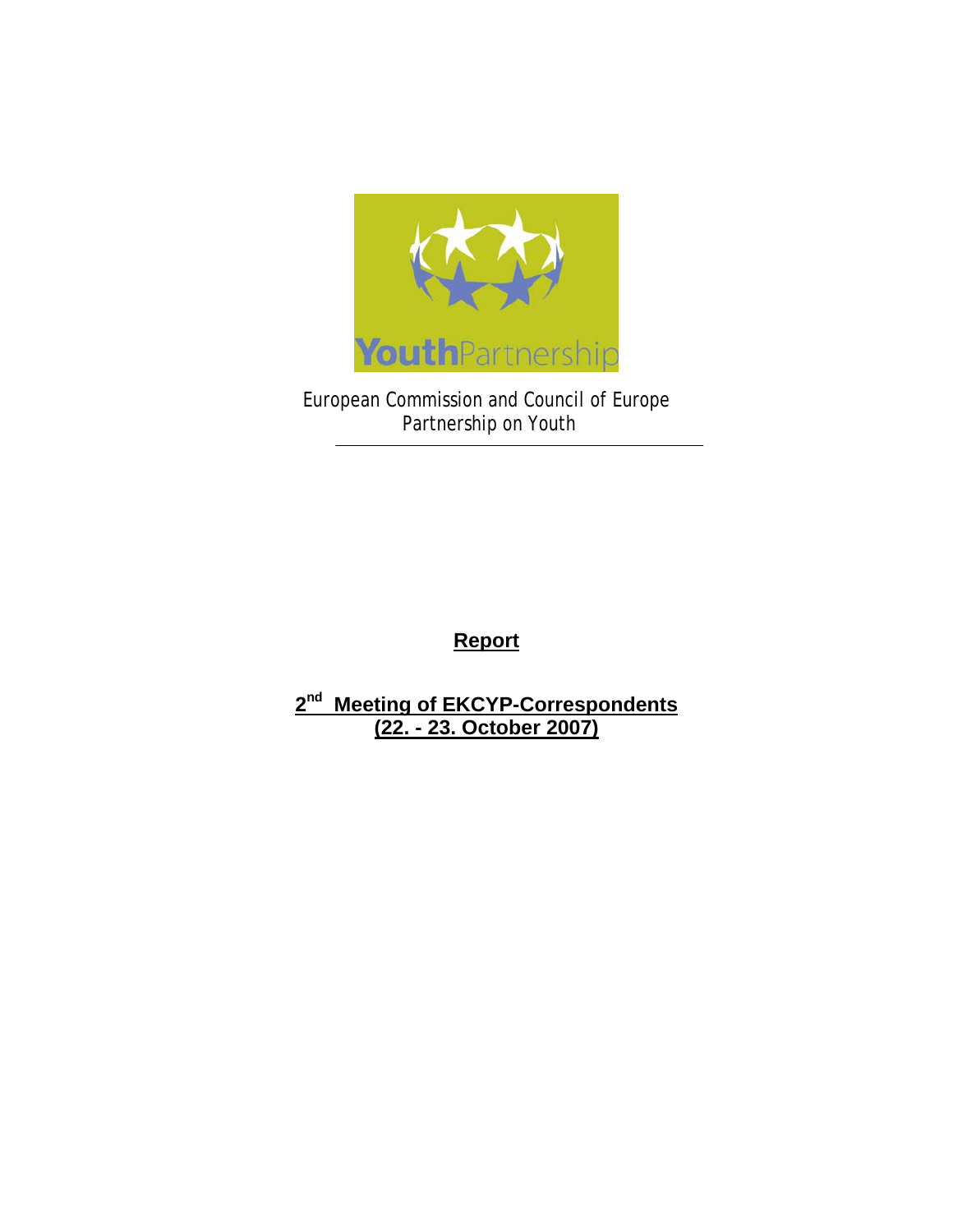# **Introduction**

The 2<sup>nd</sup> meeting of correspondents to the European Knowledge Centre for Youth Policy was opened by the coordinator of the EKCYP with an overview on the latest developments in the Partnership on Youth between the Council of Europe and the European Commission in general and on the European Knowledge Centre for Youth Policy in specific

The information on the objectives and the stage of the redevelopment of the partnership webportal, including the EKCYP, was the main point of the introduction. Furthermore the situation regarding the information available in the section Country Information of the EKCYP was presented. It showed that for some countries data were not yet available and that for others the data provided where in most cases niot complete.

In 2007 correspondents where working on slightly simplified questionnaires. The simplification of the questionnaires was done following the recommendations of the quality group as well as the input of the national correspondents.

# **Tour de table – the countries situation**

In a first round the correspondents from different countries gave an insight in their respective working situation related to the answering of the EKCYP questionnaires and the drafting of country sheets. .The correspondents had been asked before the meeting to prepare a short report on their working conditions (working context or institution, existence of official support, cooperation partners, and quality control)

For Romania Sorin Mitulescu described the situation of the institute for youth where he was employed. This institute is under the guidance of the Ministry of Education, but the cooperation with other structures of the government was not very good.

He pointed out that a national data base was missing, therefore certain data, asked for in the Knowledge Centre were hard to obtain in a short time. To gain data on the local and regional level it was not possible to contact all 5.000 municipalities, therefore it would be better to work with regional structures.

Michel Vandekeere described the Observatory for Youth as a department of the Ministry of the French speaking part of **Belgium**. The purpose of this observatory was to gather information for decision making. Therefore the additional work in order to provide this information to the EKCYP was relatively easy to be conducted. .A basic quality check of the data was done by the team.of the Observatory..

For the Flemish part of Belgium, represented by Nicole Vettenburg, the provision of information for the EKCYP was part of the work of the youth research platform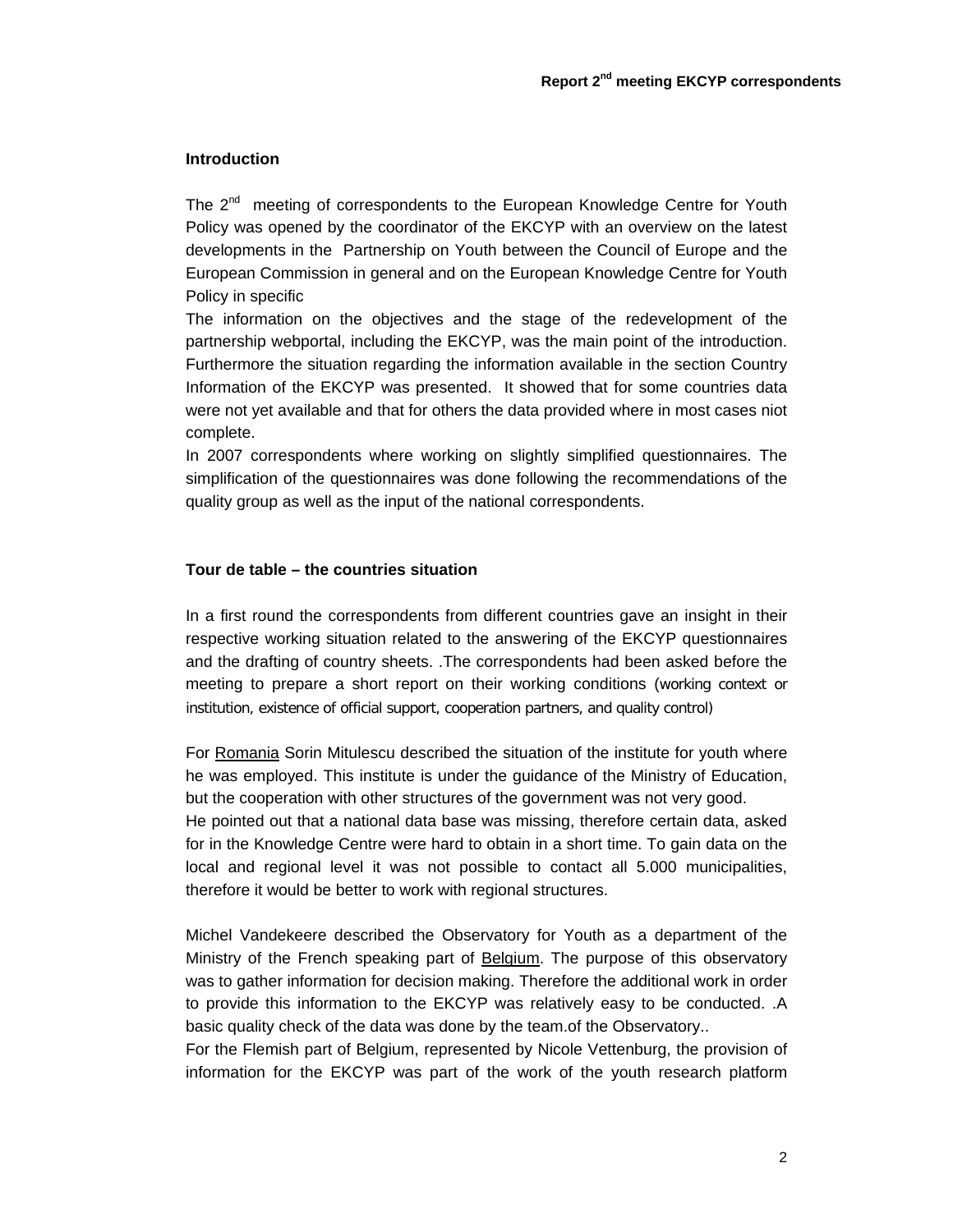(YOP). But Nicole pointed out, that the amount of work used for the EKCYP was hardly able to cope with the existing workforce. She had to find a new person to feed the database.

In Turkey the national correspondent Tulin Sener is working alone at the University of Ankara, without any direct relationship to the Directorate of Youth and Sport which is directly connected to the prime ministers office. The infrastructure makes it hard to work since students can enter the room and only one computer and one telephone are available for three colleagues. It is difficult to collect data, since no funding is available for the task. She works sometime with students collecting data and paying them with her own money as there is no official funding provided for the EKCYP correspondent's task in Turkey. For the gathering of data Tulin is also cooperating with some NGOs.

Jon Sigfusson showed a completely different picture for **Iceland**. The data collection is not difficult, since everybody concerned with youth affairs in Iceland knows everybody else. So it is little effort to collect the data if they are available. But not all topics are of high importance for the Icelandic case.

For France no real difficulties apart the immense time consumption of the data collection are reported by Jean-Claude Richez. Also the political validation of the data takes a lot of time. On the regional and local level no data on youth policy can be provided since it would be an impossible task to collect information of the 33.000 municipalities that all do youth policy.

The situation for data collection in Austria is not too difficult. If data existed they normally were available and since Austria was not a very big country, people working in the youth field know each other and have information on data sources, says Manfred Zentner. Due to the federal structure of youth policy in Austria some of the questions in the current questionnaires can not be answered, since only regional data exist. The Ministry in Austria is interested in setting up a national youth network, so recently a feasibility study on establishing such a network was finished. The establishment of the network, which will also support the work of the EKCYPcorrespondent, is planned.for the next year.

Caroline Vink and Tirza Kujenhoven from the National Youth Institute described the situation of the national correspondent in the Netherlands as somehow difficult: – even if the Institute collects data on childcare, children and youth for professionals on behalf of the Ministry of Youth and Families and is therefore quite well placed for the duty. But the topics required for the EKCYP are not so important for the Dutch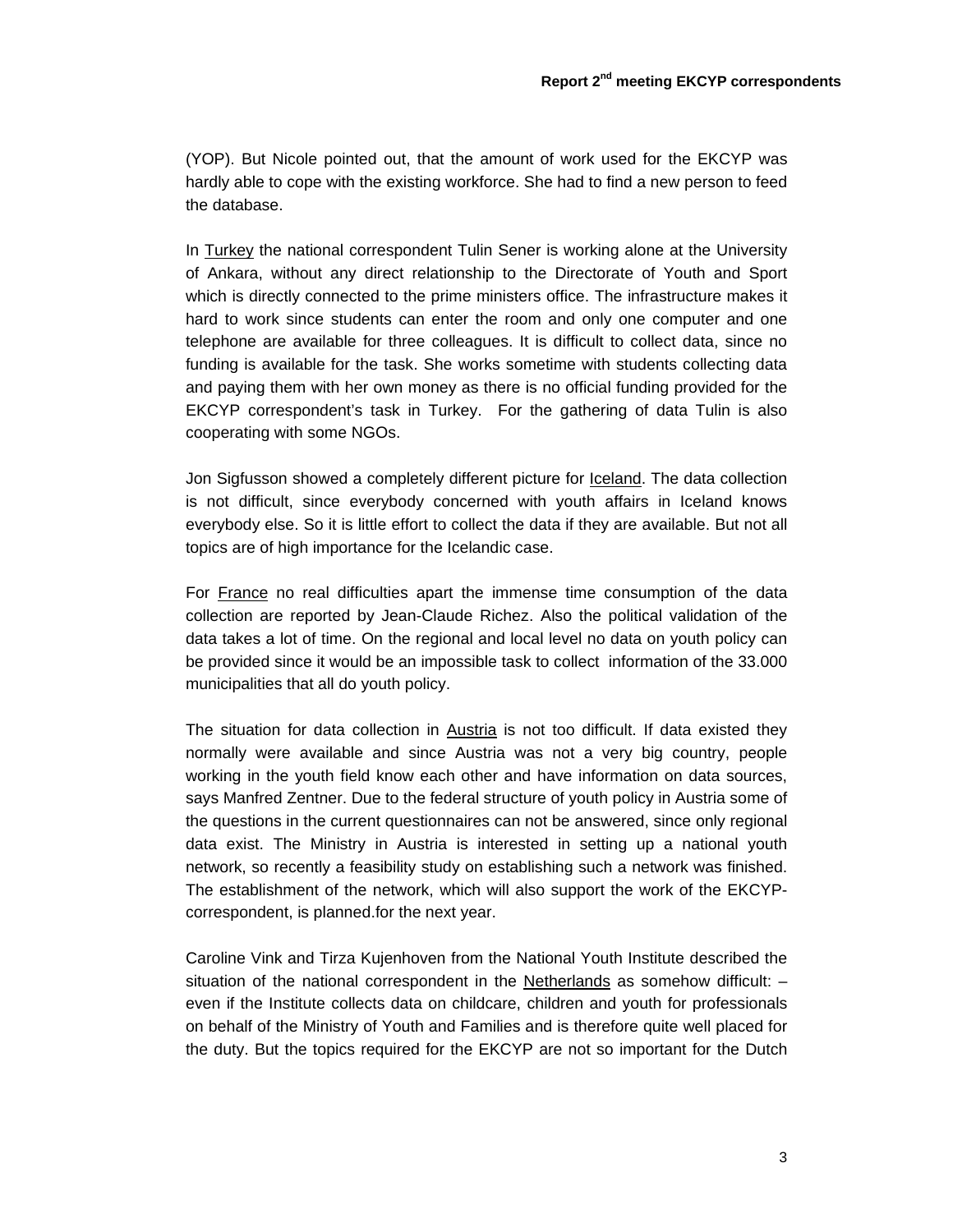youth policy and vice versa. Also the age brackets are hard to focus on, since they are not the same for national youth policy.

Caroline Oldfield from the English national youth agency sees the main problem for the work of the UK correspondent in the fact that the Department for Children, Schools and Families coordinates the work with the respective departments from Scotland, Wales and North-Ireland but is not in charge of the youth affairs in the UK as a whole. Therefore information on other countries than England is hard to get. A further difficul;ty arises of the age definitions for youth policy in the UK-countries that are not the same as the convention in the knowledge center. The amount of time used for the work on the EKCYP is far more than calculated in the department.

Susanne Klinzing from Germany reported that the EKCYP correspondents work was part of the work plan of IJAB. This institute runs a database on European youth work and understands it's own role as institute on youth. The main difficulty in Germany is the data collection. Due to the federal structure of youth work and statistics 17 statistical offices have to be contacted to get a good and accurate picture on the situation of youth in Germany.

In Portugal the Portuguese Youth Institute collects the data for the EKCYP but as Alexandra Moreira describes, this is not one of the most important tasks of this institution. A large number of data in the questionnaires do not change over the years. The main challenge for the work is the shortage of resources – regarding time as well as human ressources. Since the questionnaires have to be translated first and the answers have to be authorised by the president of the institute and then again translated to English the procedure is very time consuming.

Another problem is the age range covered in national statistical data since for Portugal these are  $0 - 24$  years and  $25 - 56$  years.

The Ministry of Youth, Education and Employment in Malta has according to Miriam Teuma only a small department for youth affairs. Collecting of data is easy because research is mainly done by the university, but also some grass root research exists. Anyway also in Malta the most problematic point in the work of the EKCYP correspondent is the amount of time that needs to be dedicated to this duty. In the case of Malta .there is a close contact and cooperation with the member of the researcher's network.

In Poland the Youth Research Centre of Warsaw University is responsible for the data collection for the EKCYP; however no special funding for that work is provided. For the data collection the Youth Research Centre cooperates with a network of researchers, with data collections, with the centre of statistics, the police and other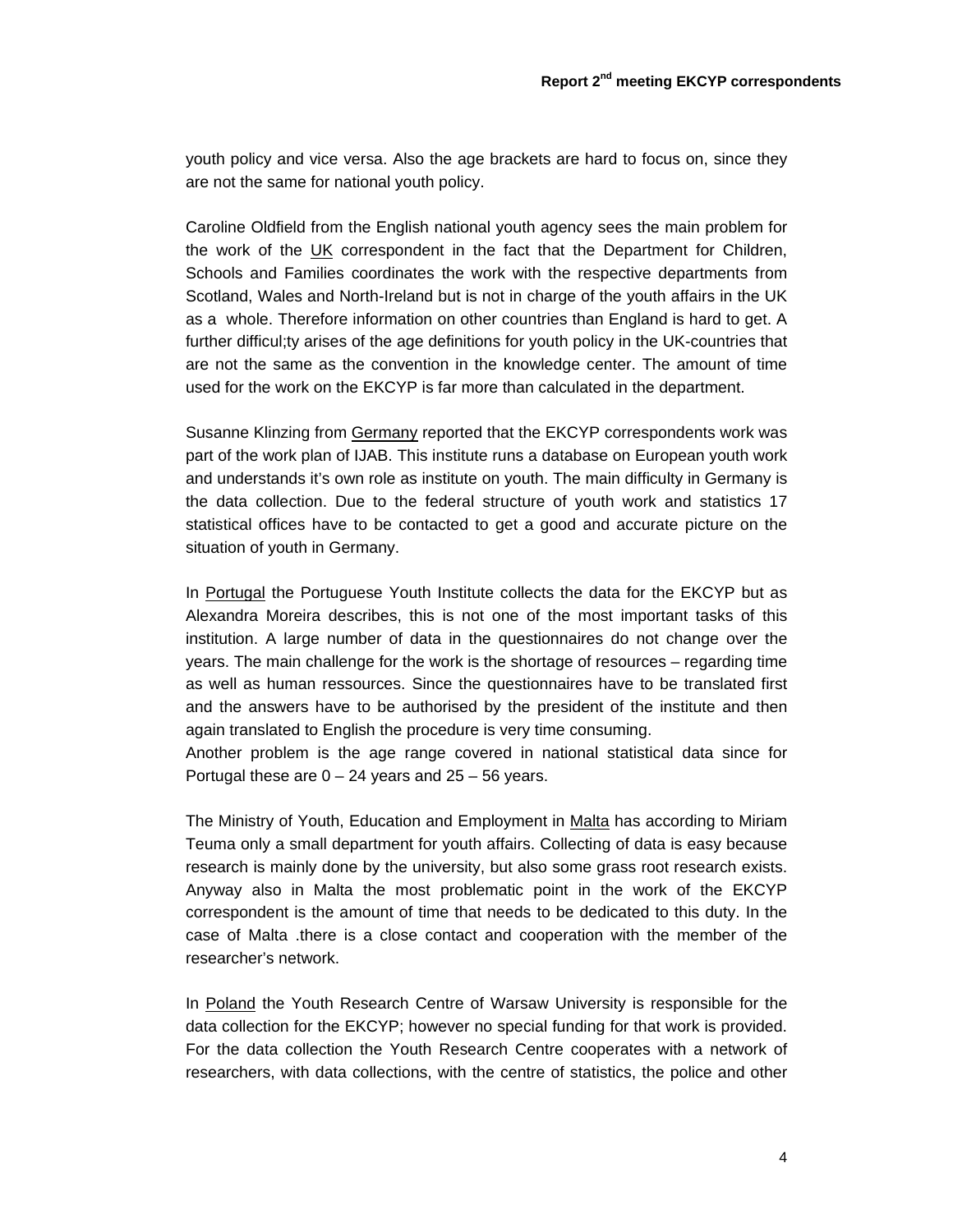institutions. One of the main problems is that for some questions different sources provide different answers because data are based on different indicators and the correspondent has to decide which one to trust. For the moment the future situation of the contribution to the EKCYP remains unclear and will depend on the developments in the ministry responsible for youth following the recent elections.

Lack of resources is the main problem for the correspondent in Sweden, states Vegard Hölaas. Even if the National Youth Board has access to many researches all around the country and Sweden is a good mapped society – a lot of statistical data exist. However many of these data are not fitting the needs of the EKCYP as they are concerning different topics. And data on youth are in general covering the age group 16 to 25 according to the Swedish age definition for young people.. Due to the lack of resources the EKCYP-correspondent is limited to the data contained in public reports. Additional resources would allow to profit from data gathered by private institutions.

For the daily work it is also problematic, that no concrete profile and instructions for the job as national correspondent is given, whereas the other tasks of the National Youth Board have a clear description. Therefore people tend to pay lower importance to the correspondent's.task.

In Slovakia the National Institute for Youth is in charge of the data collection for the EKCYP. This institute has good contacts to the youth field but still data collection on local level is difficult. Tibor Skarbsky believes that this will become easier since the municipalities will have to report on the developments in the field of the White paper priorities in the future. Also the involvement of the Institute in planning and organisation of youth research in Slovakia makes it more convenient to get data.

The situation in Norway is described as good by Cay Gjerustad. About 10-15 researchers of NOVA are involved in youth research in Norway and also the Ministry is interested in this work. The cooperation with NGOs and the Ministry eases the task of the EKCYP correspondent. As in Sweden the population is well mapped but sometimes the accurate sources are hard to find.

Sami Myllyniemi, the Finnish EKCYP correspondent, portrays the Finnish Youth Research Network as visible in public and also strongly involved in the youth policy making. Problematic topics, where hardly new data can be found in **Finland**, are the key priorities voluntary activities and participation – here data is old or missing at all. Another problem for the correspondent is that some data has to be bought and to find the budget for that is difficult. Validation in Finland is given through the Chairman of the Advisory Council on Youth Affairs.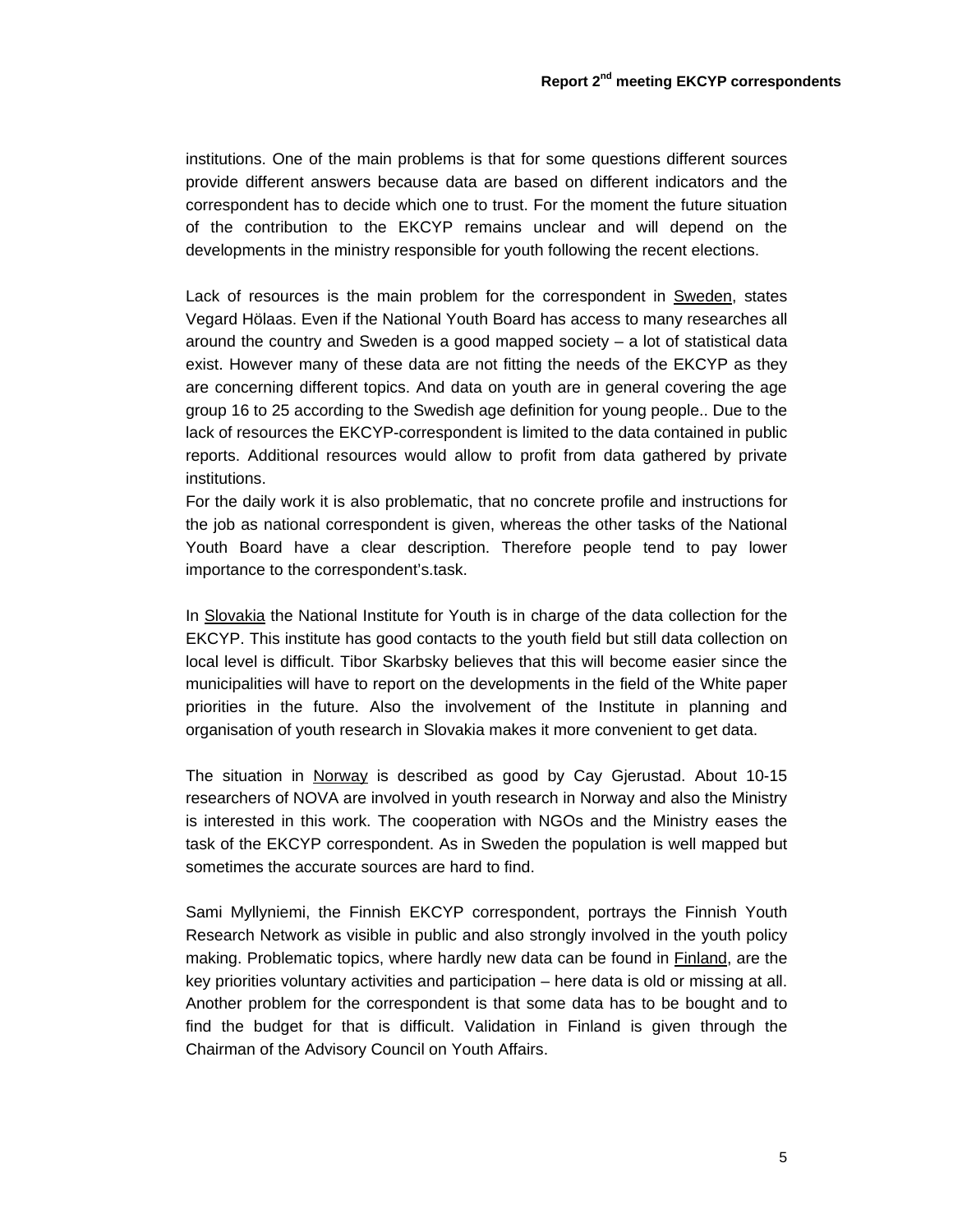## **Recent developments and institutional context for the EKCYP**

The recent developments 2007 in the youth policy of the European Commission were presented by Ekaterini Karanika. One of the most important item was the Eurobarometer Survey on Youth carried out in all 27 member states and covering the target group from 15 to 30 years old young people. The sample of this representative survey were 800 young people in each country (500 in the small countries). The results of this survey can be found on the homepage of Eurobarometer.

The EuNYK network to support the EU Member States to set up national youth networks of youth knowledge held the second meeting in March 2007. These national networks would also help the EKCYP correspondents to get data. This topic is of high priority not only for the Commission but also for the Member States since 2008 ends the phase for reporting on the concrete outcomes resulting from the implementation of the common objectives on better knowledge and understanding of youth". It is planned to have more meetings of this network in 2008 to intensify the cooperation.

Following the resolution on young people's active citizenship of November 2006 two working groups were established. One on the development of assessment tools for participation by and information for young people, and the second on peer learning.

The cooperation with DG research is intensified and two were calls already published under the FP7 Youth and social exclusion" and "Democratic ownership and participation" are specific to Youth or include Youth. Furthermore Eurostat will take a closer look on the own surveys for data on young people and will make a publication on that topic.

A new communication [Com (2007) 498] on promoting young people's full participation in education, employment and society was adopted in September 2007. The main messages of this Communication are that full participation of young people in society can only be achieved through better and earlier investment in youth; the approach should be more and more transversal and youth policies should be developed together with young people.

.

Among the concrete actions foreseen in the Communication an EU report on youth to be prepared every three years with the participation of young people is of utmost importance for the correspondents. In order to contribute to this reporting exercise the themes covered so far,by the EKCYP knowledge should be broadened and include the fields of Health, Social Inclusion, Employment and Education, , in order to take into account the priorities mentioned in the Communication.

So in 2008 the work for the correspondents will be intensified as information on additional topics should be collected; but their work will be also lightened since the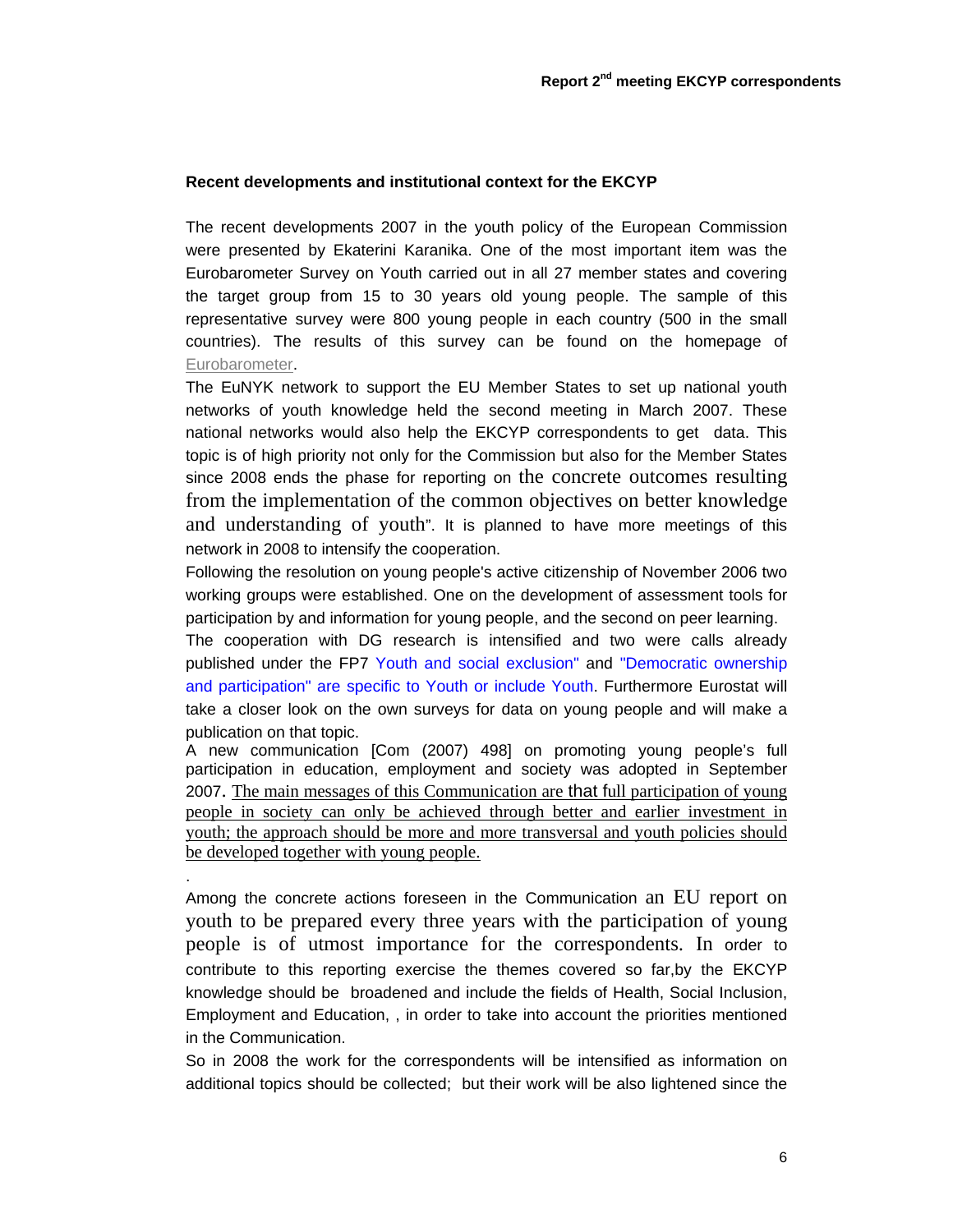questionnaires will be further simplified. The way to provide information on the new topics is not yet decided. They could probably take the shape of fact sheets.

It is planned to support the work of the correspondents on a political level (especially relevant for the EU member countries) through an official letter to be sent to Ministries but financial support is not planned .

On behalf of the partnership between the EU and the CoE Hanjo Schild gave an insight on the current discussion regarding the new developments of the EKCYP in the Partnership. It was pointed out that the Knowledge centre is not just the questionnaires on the key priorities but that also national youth policies can be presented in the EKCYP. To highlight a certain counter weight to the European Union youth policy it would be important to have many CoE countries in the Knowledge Centre present.

After two years pilot phase and the current phase of restructuring of the EKCYP it is now entering the phase of quality improvement. The picture presented should be more accurate and usable, therefore the questions which could not be answered by many countries should be reduced;.

One of the main questions regarding the further development is the rise of visibility of the EKCYP. This can be reached through the merging of the three homepages of the partnership on the one side and via the enlargement of the range of topics covered on the other. Also the linking to other sites will improve the situation. But the EKCYP has to be promoted also on the national level – therefore the national data has to be accessible in an easy way. To provide some data on the countries in the own language might also help to increase the interest. But anyway the system will not be self running; so offline information on the Knowledge Centre is of utmost importance.

Furthermore it would be important to offer relevant data for the different target groups. Researchers are not satisfied with the provided data, because no further research can be done with them. The same holds for youth policy makers on the national level; they already have the information shown on the EKCYP. They might be of higher interest for local politicians. One way to increase the interest of national policy makers might lie in the enlargement of the range of topics.

### **Technical update**

Carole Schnitzler, the new webmaster of the Partnership, presented the recent developments on the technical side of the Knowledge Centre. At the end of 2006 a study was launched to develop a new website. The objectives for the new web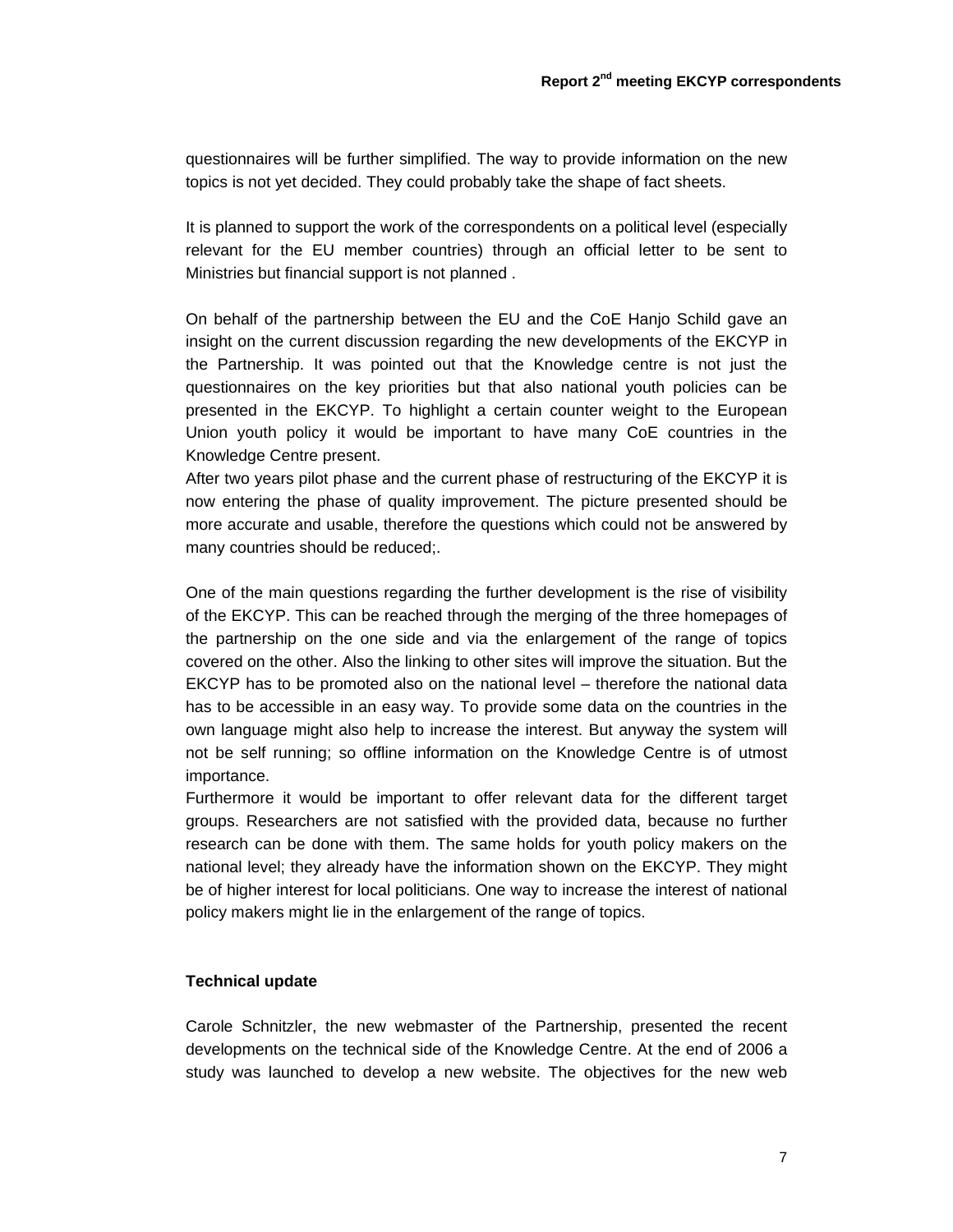portal are to improve the user friendliness, to merge the three partnership websites and to upgrade the platform. There will be a single entrance to the questionnaires displayed in pfd format which should allow for direct access to the country data and the view of all answers at the same time. The advantages of this new site is that it provides easier navigation, that the whole questionnaire will be downloadable and that the global search engine will also cover the answers of the questionnaires.

In the future no virtual forms, to be filled out by the correspondents, will be used anymore but word documents that will be converted into pdf documents by the secretariat. This also allows to make changes after accepting the answers and allows for a better handling and updating of information.

The first idea to allow comparability on the horizontal as well as on the vertical level, so between years and between countries was very ambitious. But it turned out, that it did not work – mainly because many sections had no answers at all. Now the comparability between countries is a little bit more complicated but can still be done by opening and/or printing the respective pdf documents.

### **Simplifying the questionnaires – working groups**

Following the amount of missing information in the replies to the questionnaires these should be further simplified taking into account the information available in the member states. Four working groups were built to work each on one questionnaire. The common task was to reduce the questionnaires to the most important questions.

The following proposals were made:

### **A) Working group notes Questionnaire youth participation**

1) The first question should relate to the context on youth participation in the member state, national framework, legislation, strategy etc.

2) Question related to structures for participation, using examples of parliament and council: Listening of the questions regarding each level should be avoided and instead an overview should be given on the number of existing structures, if possible with a website address or other contact for further information. It woukld be interesting to know how do these different levels relate?

3) Overview of provisions/ organisations for youth participation Questions 3.1 to 3.4,should be kept and merged into one question It should be asked for an overview and data/statistics if possible.

4) Regarding the structures of representative democracy the questions on on membership in political parties, the –vote, elections and other activities should be kept.

5) Learning to participate: Questions should be kept but in a simplified manner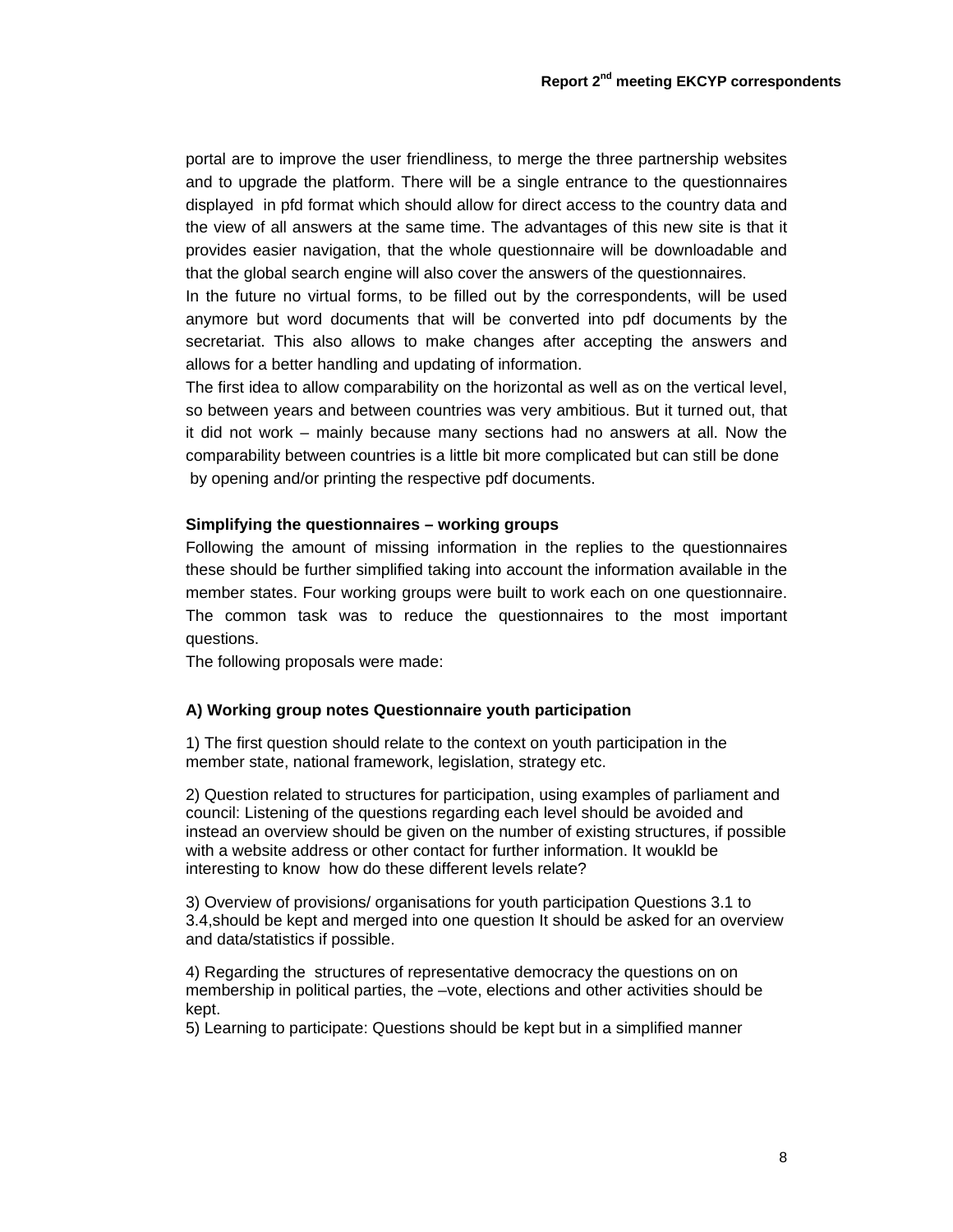### **B). Working group notes Questionnaire voluntary activities**

1.1: Relevant question that gives background information. It should be possible to give an answer to the question for most countries.

1.2: Even though it can be difficult in many cases to give a number of participation it is a very important question and should therefore remain included.

3.1: This is also a question that could be difficult to answer, but it is considered so important that it is included.

3.2: It is interesting to see how voluntary activities is financed in the different countries. Could probably be easier to answer than 3.1.

4.1 and 4.2: Included to give background information about how voluntary activities are organized.

5.2 and 5.3: Should remain included because the answers should give information about how voluntary activities are recognized by the government and policy makers.

9.1, 9.2 and 9.3: we felt that questions starting with 6, 10 and 9 were about related issues: do the government facilitate participation in voluntary activities for young people and how do they do that. We preferred the questions 9.1, 9.2 and 9.3 because they were most specific and probably the easiest to answer.

13.0: Interesting to monitor the existence of surveys on voluntary activities.

### **C) Working group notes questionnaire on "Better Understanding…"**

-The working group pretty much confirms the relevance and the usefulness of the questions proposed in the questionnaire (that is why were not so successful in the first place at dropping questions). At the same time we realize it might not be easy or might not be possible for all correspondents to provide all the needed answers.

- Our general experience: discussion about the questions is helpful and inspiring. Not only for discussing the relevance of the questions and making a selection out of the existing version. But it also stimulates a shared view of the meaning of the questions among correspondents and it has a facilitating influence on providing the answers.

-Title 6, 7 and 8: Although we understand and see the relevance and importance of these questions, at the same time it will be difficult to provide the answers; getting the answers might provoke a study in itself. We also have some doubts about the quality of the answers that will be given; we suppose these questions might lead to all kinds of answers.

-Proposal for combining title 10 and 11: New title: Networking and support for networking.

# **D) Working group on Information**

- The working group on information proposed to have an introduction before the different sub themes of the questionnaires
- It was proposed to merge the question s askin for information points on national, regional and local level.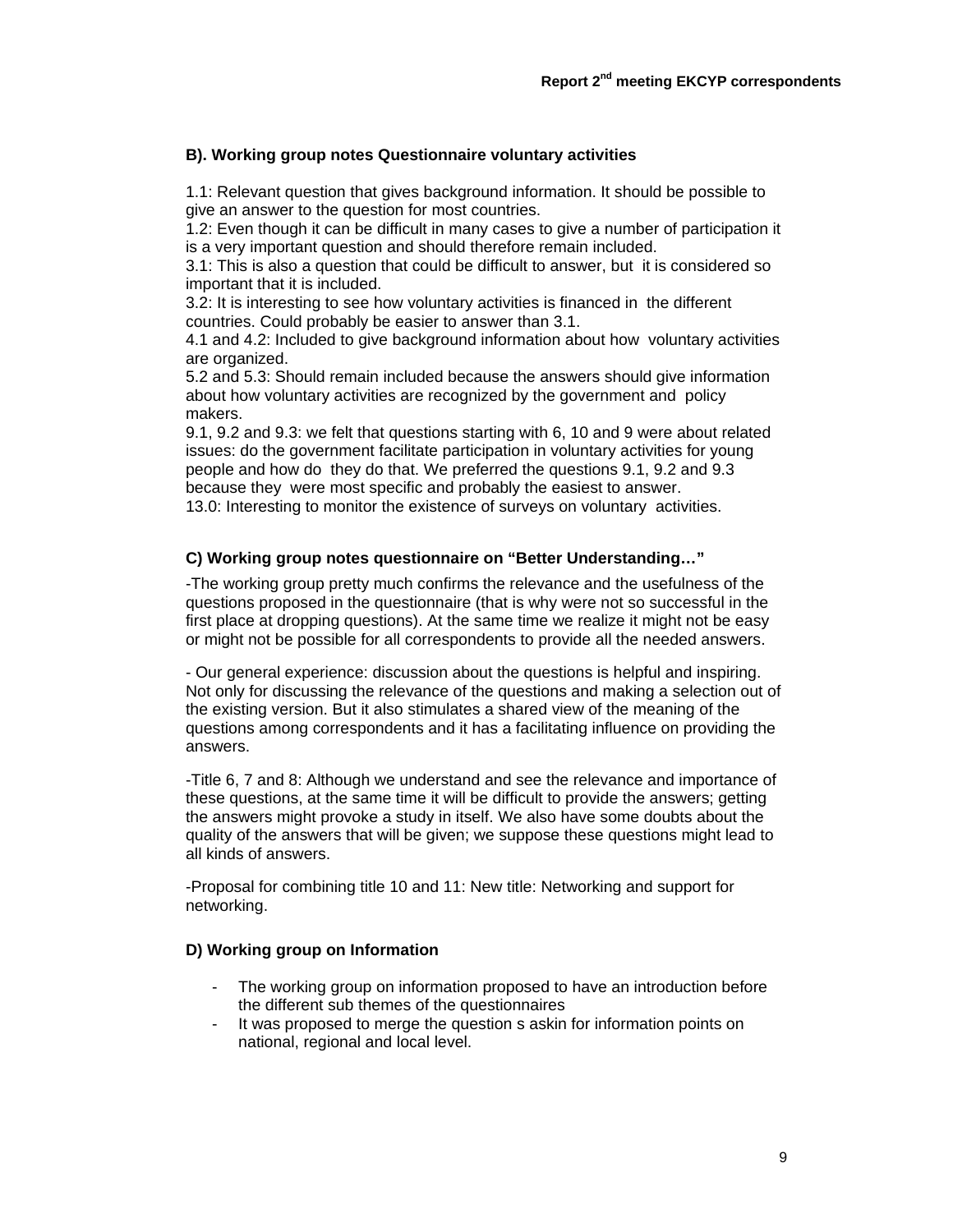- Access and use of information points (and youth portals) could not be measured satisfactorily information given to this answer might therefore not be useful
- The questions under number 4 (participation of young people in information) are too specific, notably 4.1. asking for the number of publications produced by young people for the purpose of youth information. A more general question describing the ways oof participation in youth information would be suggested.

# **The country fiche**

After working on the simplifications of the questionnaires the discussion focused on the new established country fiche.

The question on widening the range of topics is related to the question on how to present these data. The country fiche replacing the ABC of youth policy from now on represents a more accessible and userfriendly document than the older questionnaire format.

The country fiche allows more descriptions of the political situation in the given country. It also enables the correspondents to describe the relation between national youth policy and other policy fields.

But still some problematic fields stay. So the problem of defining "migration" is still given in the different countries. The term has to be defined in the glossary. The same holds for the youth welfare services in the countries; what is involved in youth welfare?

The special accentuation of minorities and young people with migration background marks them as a special group of special political interest. But nevertheless other groups in need of a targeted youth policy exist – even when not covered in the country fiche – and should be described in a qualitative way.

For the topic of welfare services it was fixed that it is important to state if these are public or if non-public organisations are offering them in the name of authorities. Furthermore it has to be defined if welfare for families, unemployment benefit or scholarships should be counted as part of the welfare services.

Upon the reporting system on the other cross-sectorial topics no final decision is taken. For some of the topics already reporting systems exist – at least for the EUmember countries, so it will be decided how in which form the data will be presented.

It is the plan to involve the correspondents more into the development of the other features of the EKCYP. But the correspondents should not just contribute to the other sections but can also multiply the information and invite colleagues from the countries – researchers, trainers, policy makers – to contribute to the EKCYP.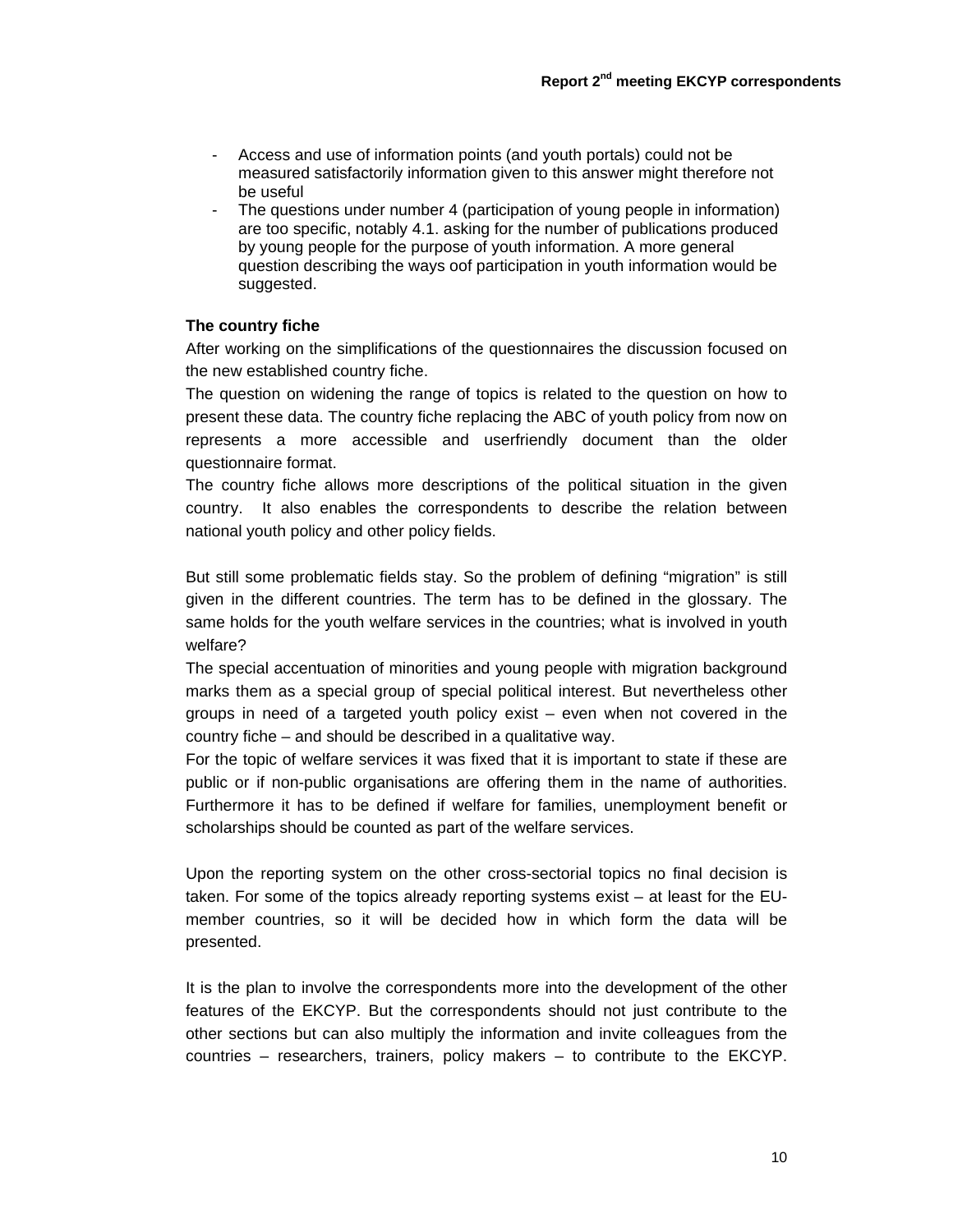Especially researchers should upload papers in their own language with an English summary.

### **Support structures for the EKCYP and the correspondents**

It is planned to have at least two meetings of correspondents each year and also focused thematic discussions could support the work of the correspondents – for training as well as for the simplification of questionnaires.

The quality group to the European Knowledge Centre also should also meet more often.

Furthermore the correspondent's network should be linked closer to the research seminars: to each seminar one or two representatives of the network should be invited. This should also imply that the seminars get better coverage in the Knowledge Centre.

Countries visits by representatives of the partnership to countries where the cooperation between correspondents and Ministry does not function very well could provide additional support to the correspondents work.

The possibility of contributing with funds to acquiring data from non public institutions has to be explored further.by the Partnership.

Also in the future a more official support letter from the partnership should help the correspondents to get access to data easier. But also the Ministries in the countries should provide the correspondents with support letters. Furthermore the EC will "remind" the EU-members that it is their task to support the structures to provide data for the EKCYP.

In connection with that the "job description" of the correspondents will be more accurate and detailed so that it will be clear what structures should be available to do the work.

Additional sources of information on the European level will be searched and the partnership will try to establish co-operation with these sources, like it is done with EUROSTAT. Also links to existing web pages will be included on the EKCYP webpage. (In this regard a network meeting of nformation providers on European level is planned).

### **Study on socio-economic scope of youth work in Europe**

The background of this study was a lack in the recognition of youth work and it's socio-economic relevance in many countries. Previous research showed that the socio-economic scope of youth work is not known in many countries.

So in this study 10 European countries participated (Austria, Estonia, Germany, Greece, Ireland, Italy, The Netherlands, Norway, Romania and Spain).. The task was to provide definitions of youth work in the different countries first, provide details